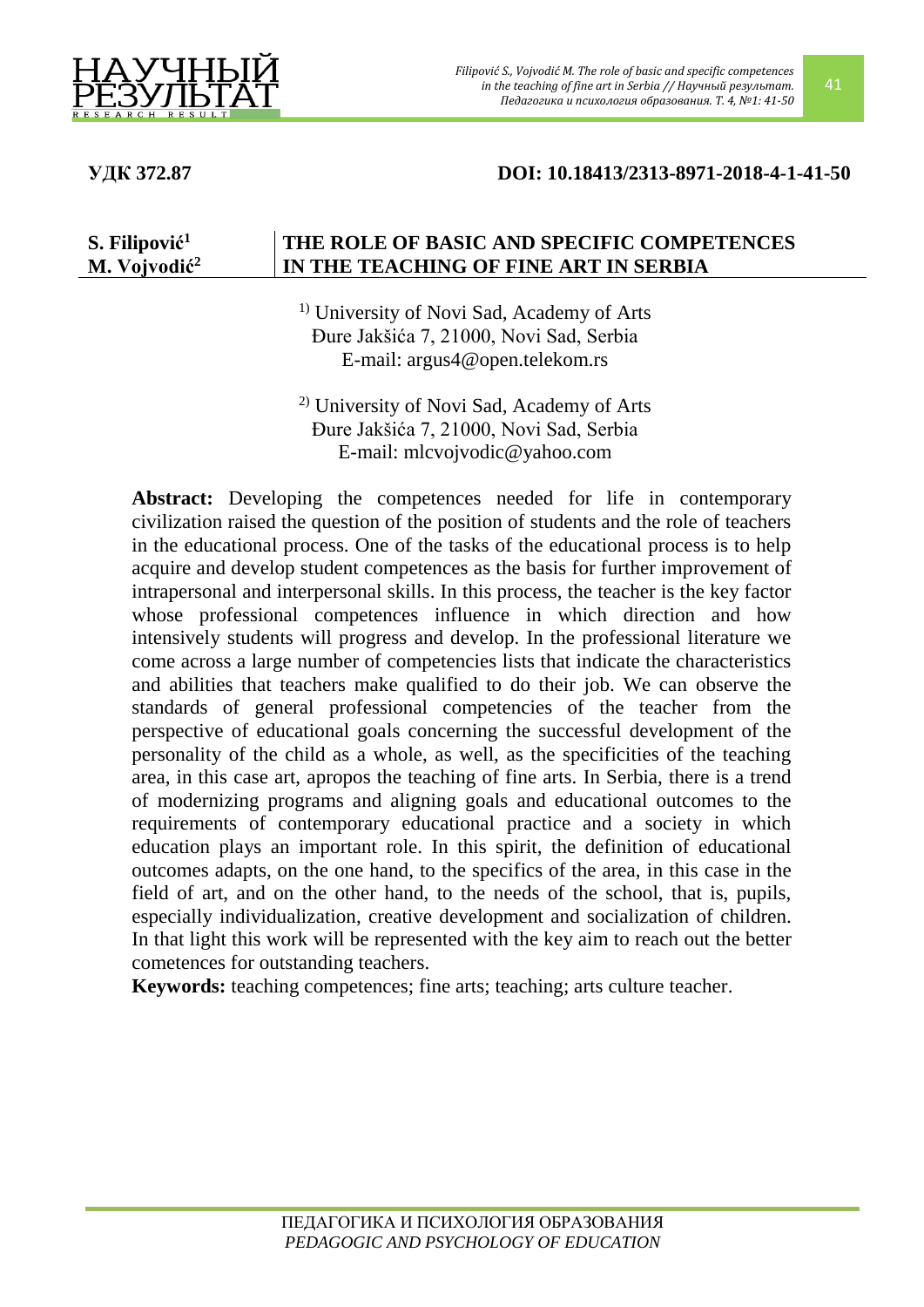

42

#### **Филипович С. 1 Воеводич М. 2 РОЛЬ ОСНОВНЫХ И КОНКРЕТНЫХ КОМПЕТЕНЦИЙ УЧИТЕЛЕЙ ИЗОБРАЗИТЕЛЬНОГО ИСКУССТВА В СЕРБИИ**

1) Нови-Садский университет, Академия художеств ул. Джуры Якшича 7, 21000 Нови-Сад, Сербия E-mail: argus4@open.telekom.rs

2) Нови-Садский университет, Академия художеств ул. Джуры Якшича 7, 21000 Нови-Сад, Сербия E-mail: mlcvojvodic@yahoo.com

**Аннотация**: Вместе с развитием компетенций, необходимых в современном мире, возник вопрос о позиции учеников и роли учителей в учебном процессе. Одной из задач образовательного процесса является оказание помощи в приобретении и развитии компетенций студентов для дальнейшего совершенствования внутриличностных и межличностных способностей. В этом процессе учитель является ключевым фактором, от профессиональных компетенций которого зависит, в каком направлении и как интенсивно учащиеся будут развиваться. В профессиональной литературе мы сталкиваемся с большим количеством списков компетенций, которые показывают характеристики и способности, которые учителя должны иметь, чтобы они могли выполнять свою работу. Мы можем соблюдать общие стандарты профессиональных компетенциях учителей с точки зрения образовательных целей, касающихся успешного развития личности ребенка в целом, а также в учебной области, в данном случае искусства, т.к. речь идет о преподовании изобразительного искусства. В Сербии существует тенденция к модернизации программ и адаптации целей и образовательных результатов с требованиями современной образовательной практики и общества, в которой образование играет важную роль. Таким образом, результаты образования определяются, с одной стороны, особенностями области образования, в данном случае области изобразительного искусства, а с другой стороны, потребностями школы, то есть учеников, особенно на фоне индивидуализации, творческого развития и социализации детей. В этом свете будет представлена эта статья с ключевой целью, чтобы охватить все препятствия для выдающихся учителей и выдающуюся образовательную практику.

**Ключевые слова:** компетенции учителя; искусство; обучение; учитель изобразительного искусства.

**Introduction.** The basic meaning of being competent is to be "in charge, authoritative, formally trained (qualified) for

some kind of job, capable" [1; p. 422]. If we take in consideration these definitions, competence can be explained as an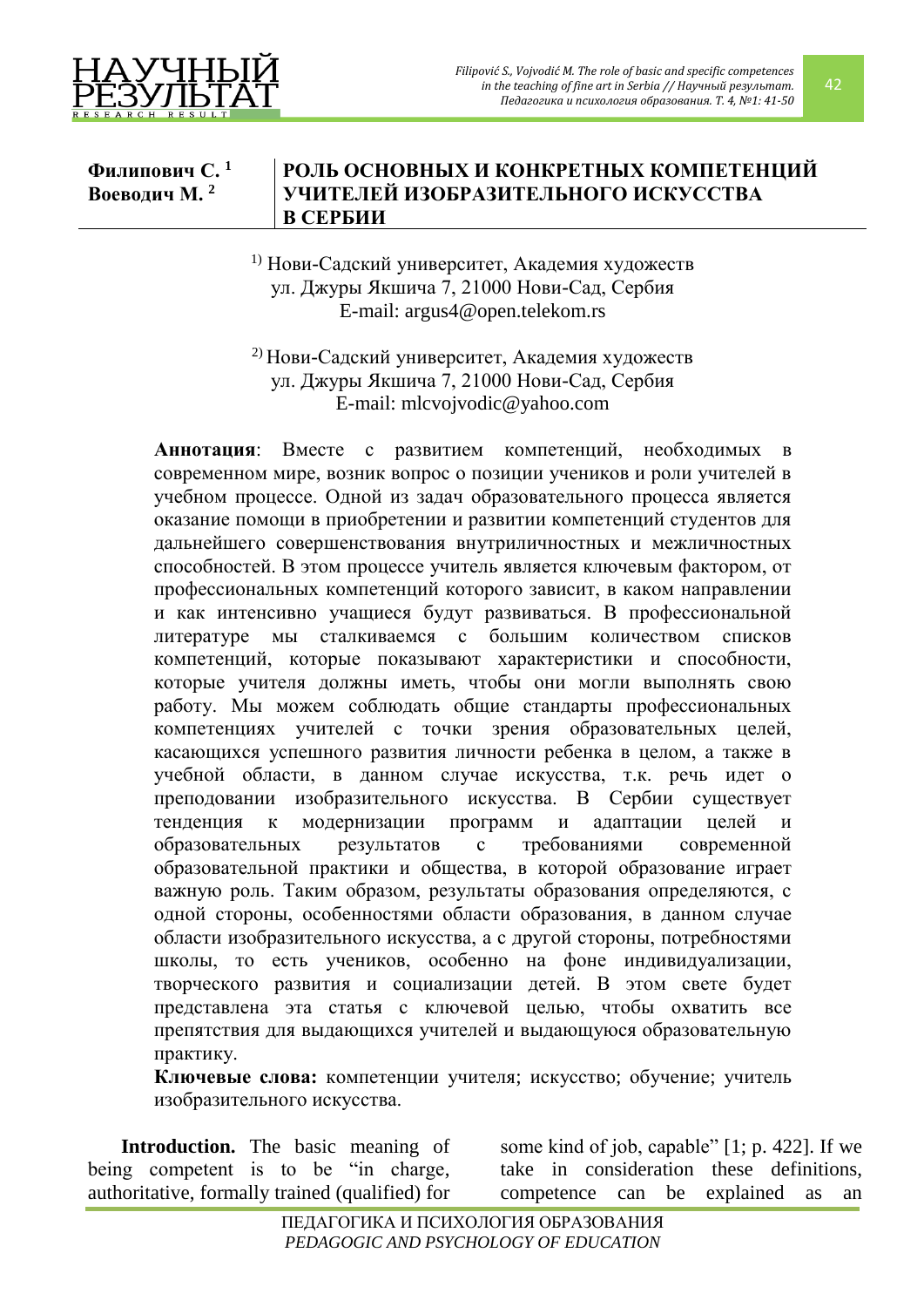

43

individual's ability to accomplish oneself. "This ability which is based on the whole series of predispositions a person develops throughout the whole life. Two mutually connected aspects can be recognized while studying the word competence: selfcompetence and social competence. The process of gaining competence implies constant improvement of one's personality. This process gains its full meaning throughout interaction with other people. There are numerous characteristics which are considered important for accomplishment and development of individual's competences. As key characteristics Jovanović singles out: autonomy, tolerance, participation, open mind and flexibility [3, p. 98]. All previously mentioned characteristics are closely interwined and conditioned. They are built in both earlier mentioned aspects of competence. These characteristics are prerequisite and indicator in the processes of development, decision making, planning, problem solving and self-development in the whole. Therefore, the development of competences can be understood as a parallel development of interpersonal abilities (social competence).

For further development of these complex abilities (which are contained in the term competence) person, society and education can be responsible of. Educational process can be helpful to a student. It can help one to develop self-competence necessary for individual and social progress. Along with these tendencies the role and position of the student is changed. Contemporary pedagogical models of education single out student's willingness to follow and manage the changes as well as student's ability to solve problems of personal and social reality. One of the models called "action competence education" points out these skills as key ones for development of an individual's

competence: 1. skills oriented towards solving the problem, 2. skills oriented towards self-maturing, 3. skills oriented towards cooperation, 4. skills oriented towards efficiency, 5. skills oriented towards self-organization, 6. skills oriented towards wholeness [2, p. 66].

**Theoretical review – Professional competences of the teacher as a precondition to successful teaching**

Due to enlisted opinions teacher's role in the educative process has changed. His/ her task is to help the gaining and development of students' competences which are the basis for further development of independent, whole personality free and ready to question reality. The role of the teacher in this process is the crucial one. While talking about the significance of the teacher in the educative process, Popovic quotes: "Teacher is the schools soul. He/ she must above all perform his/ her job properly, educate youngsters to become intelligent, noble people and has to work passionately" [7, p.558]. This opinion old nearly century and a half clearly reflects contemporary tendencies in education. Teacher is the key factor which influences students' personality development by using his/ her knowledge, attitude, personal qualities and opinions. He/ she is the one who should nurture and encourage life values by being the true example to children. Teacher is often struggling with many limiting factors on which he/ she has no influence but despite this/ difficulties, teacher is the one who is responsible for quality and success of the education. Enlisted opinions and tendencies raise the question: how big is the influence of teacher's professional competences in the process of students' development of competences in today's society? Therefore, which values and actions of the teacher make him a successful subject in educative process?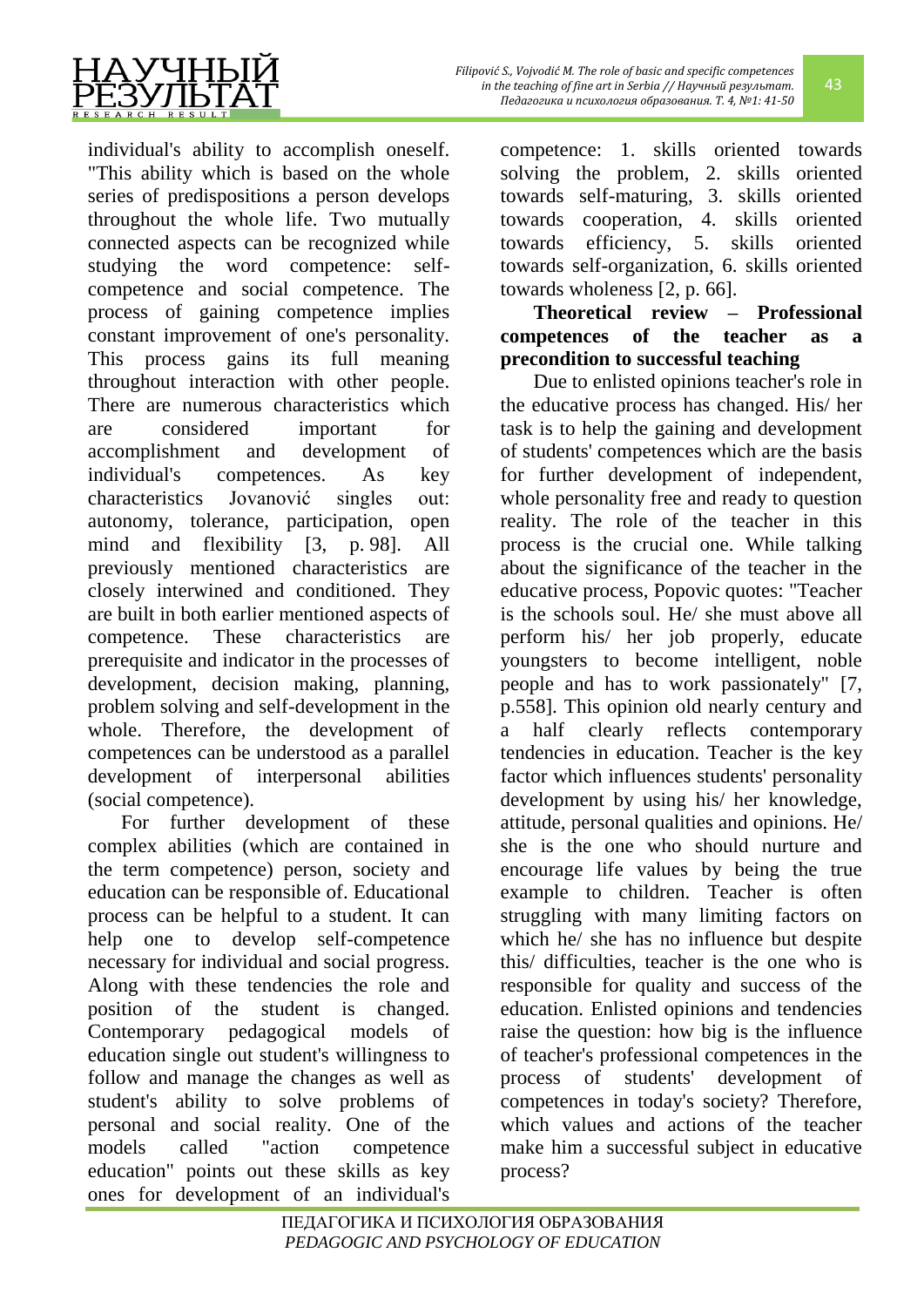Simple enumeration of desirable values which teacher should possess is just not possible. Successful teacher, Todorović points out, should possess all those values of an "ideal" teacher. Ideal teacher does not exist for sure but an individual who loves his/ her job and wants to perform it in the best possible way, should aspire to that ideal by constant self-improvement (2007). Successful teacher should be a good pedagogue. He/ she should be a good example to children but his/ her personality must be strong, stable and emphatic. Teacher has to be tolerant and flexible, has to be highly educated and possess methodical, didactical and psychopedagogical knowledge etc.

Since 1970s approach to teacher's profession which includes standardised competences began to develop. Contemporary concepts of education form a list of competences in order to arrange and single out key factors for successful teaching. The other aim is forming of a successful and productive teaching staff. However, approach to teacher's profession by using standardised competences does not match the dynamic nature of educative process. This approach raises numerous questions and dilemmas such as: which competences should be considered as key ones, how to define criteria for choice of suitable standards, how not to neglect unique and different in the process of following the universal qualities, how to perform the measurements and comparisons of given values, how to bring into accord formal list of standards with true state of school praxis etc [8].

If we take into consideration the complex nature of educative process and teacher's multiple role, it does not come as a surprise that literature offers us numerous lists of standards with different contents. We will mention only one list of standards that is actual in our educative system. It is called Standards of competences for teachers profession and his/ her professional development. This list was officially accepted by National educative board in April of 2011. This list refers to various competences related to: educative field, teaching subject and methods, teaching and learning process, support toward students personality development,communication and cooperation [12].

## **Characteristics of the art teachers` basic professional competences**

By taking into consideration the fact that standards refer to teacher's profession in the whole, they are very general and consist of what is in common and of universal importance. Every teaching school subject has its own characteristics. Therefore, we can assume that different subject teachers have different combination of competences which are expressed. Lessons in arts excel in their uniqueness. Teacher is required to possess specific abilities and ways of communication [10]. Lessons in art are defined by creative atmosphere, partnership, open communication, emphasized individual engagement of students. Certain skills and values enlisted in standards of competences are very important for art teacher's profession.

These values and competences of the teacher, in the context of art education, can be singled out as extremely important ones: organisational skills, team work abilities, partnership, cooperation, high educational background, knowing of art theory and praxis in its contemporary tendencies, didactic- methodical abilities in the field of arts, knowing of child's psychological and sociological personality aspects, possession of human values such as kindness, humanism, tolerance, objectivity, enthusiasm, optimism and love towards the performed job [11, p. 223].

Today's art teacher's tasks result from contemporary concept of artistic education.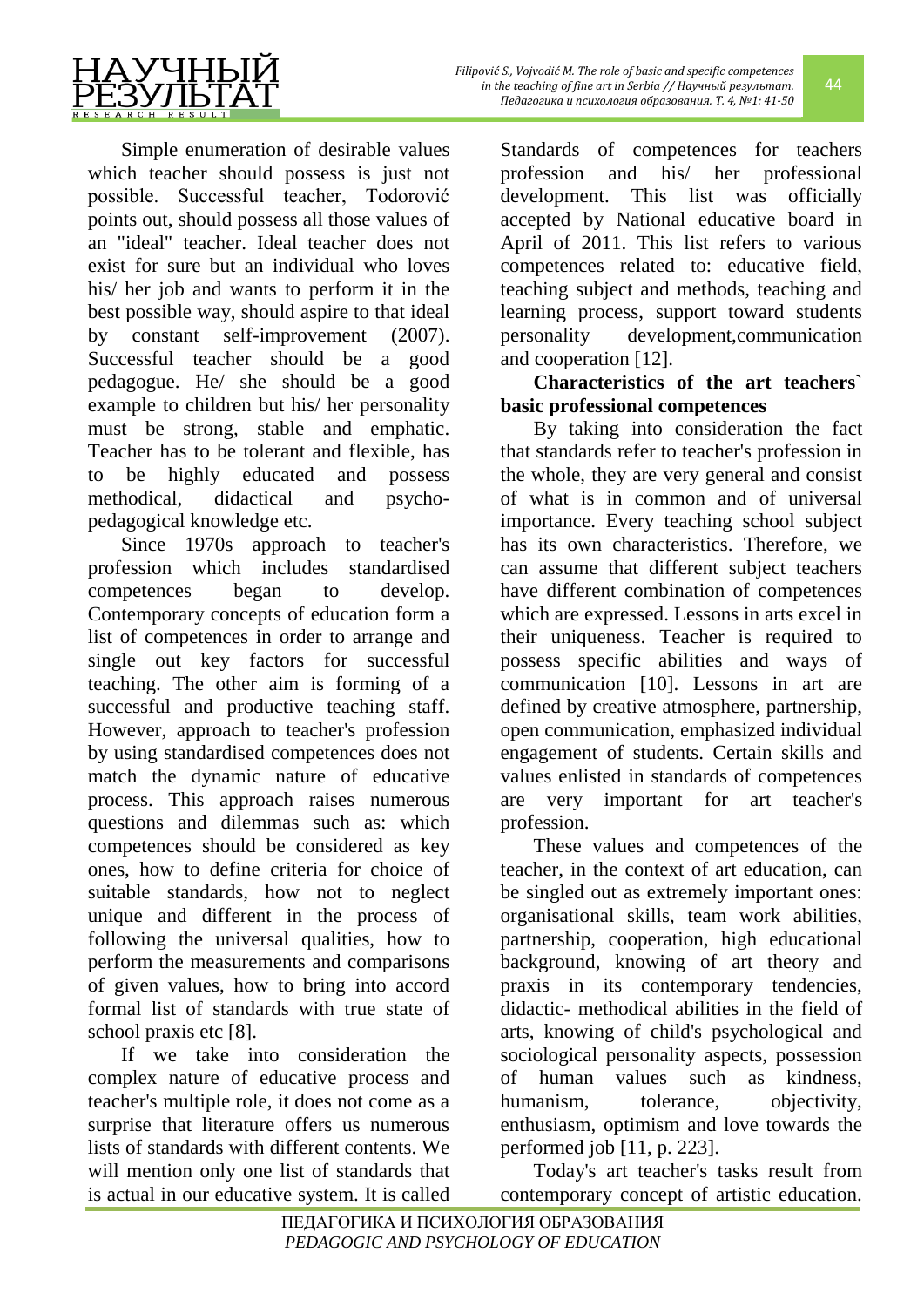

The art teacher's role is extremely important when it comes to achieving goals and solving artistic tasks. It is also important regarding child's artistic development. According to Kamenov, curriculum activities and means by which they are created do not present the key factor in the process of child's development. The most important role has the person who corresponds in the process of artistic activity [4, p. 26]. Karlavaris points out that art teacher is the creator who can solve his/ her tasks only throughout artistic use of pedagogical principles which are in accord with the specific situation and students present state [5, p. 48]. Art teacher is the one who by creating pleasant atmosphere inside the classroom can influence the development of students' creative potentials and of his/ her personality in the whole. Empathy and flexibility of the art teacher are the important precondition for creating creative atmosphere which will improve mutual respect, tolerance and trust. The process of child's artistic development will be a successful one and in accord with its complete development under these conditions. Art teacher must direct and encourage student in his/ her artistic activities. Teacher has to take care of students' personal progress without influencing the students' spontaneity [6].

# **Specific competences of the art teacher**

Art teacher can be considered as an organizer of the artistic activities inside educational process. When it comes to organisation of lessons, teacher uses curriculum basis. He/ she brings into accord personal work with the needs of the group and individual peculiarities of students. His/ her main role is to provide those conditions which will be suitable to development of child's artistic creativity. Teacher needs to encourage the student inside well organised surrounding, to include students and orient them towards achieving aims and tasks. Teacher with good organisational abilities create new goals by integrating students in the process of their realisation. Under those circumstances student is familiar with curriculum, is involved in group decisions and is aware of his/ her role in achieving goals. Of course, teacher's flexible approach and his/ her primary orientation towards students is the most important factor in the process of learning. Curriculum represents the works line of direction. It does not function as a purpose and aim to itself.

The basic aim of artistic education is an intensive and containable creative and universal development of the child. In order to achieve this, teacher has to select activities according to plan, structure child's surrounding, prepare tools and material with students and create suitable working atmosphere [6, p. 6]. However, beside these demands, one of the key methodical aspects of art education is the students' motivation for playing, learning and creation. It implies high level of teachers competence in this particular field of education. It also depends on skills used to implement this competence in concrete educational praxis. Creating of positive learning climate is one of the most important aspects in the process of students' motivation. In order to achieve positive pedagogical climate inside the classroom teacher has to be open-minded, capable of teamwork, creating partnership and cooperation. Therefore, teacher influences the class atmosphere throughout his/ her opinions and deeds. He/ she can make it more encouraging or otherwise more complicated. The climate inside the classroom is also determined by many other factors that teacher can not influence. However, teacher's role in the process of creating the partnership relations is very valuable. He/ she should promote the flexible atmosphere which possesses high level of tolerance and mutual understanding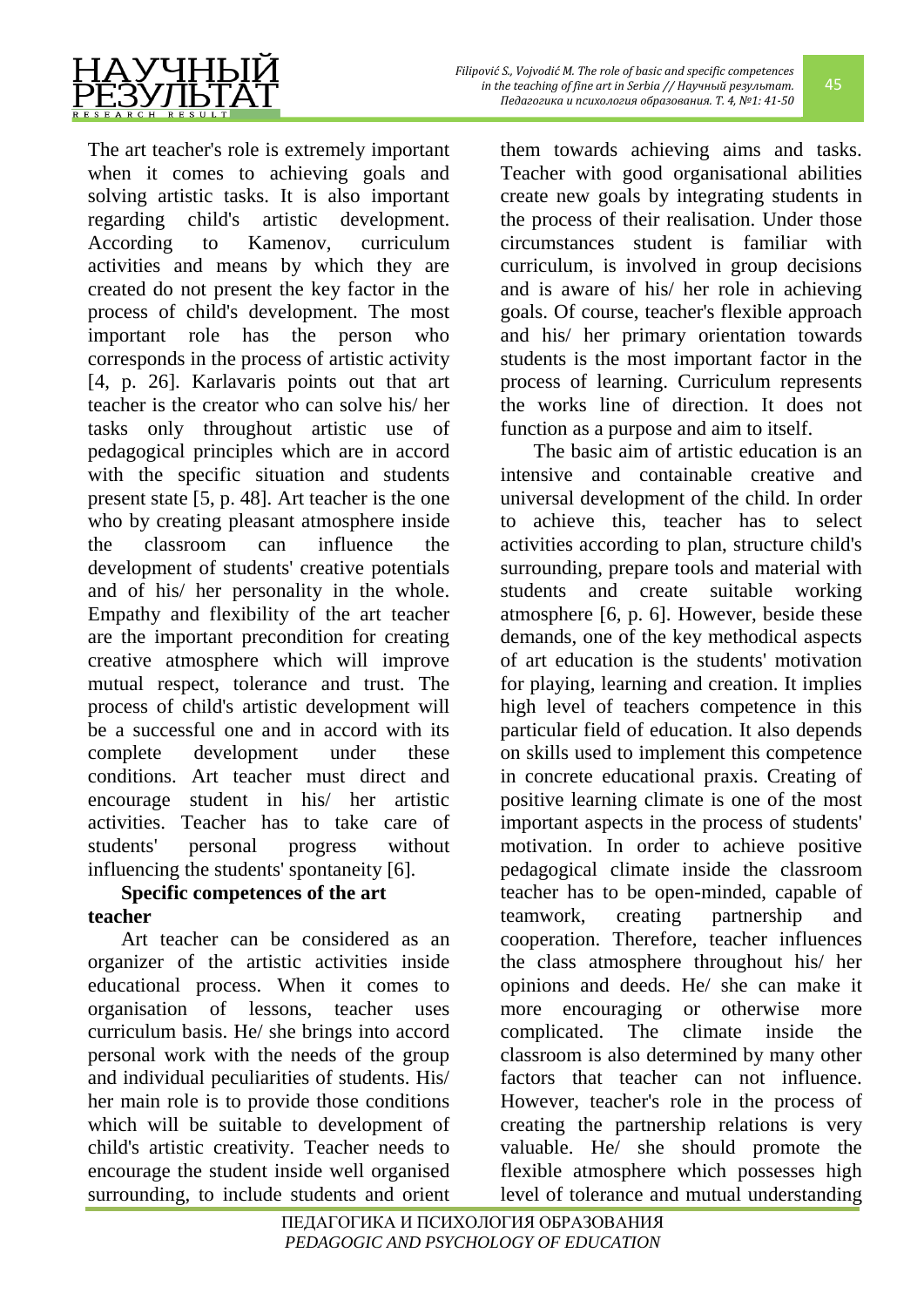

and "knowing of which role is whose" [7, 556]. If relied on already widely accepted typology of Lippit and White, it is desirable that teacher represents the democratic type which is ready for cooperation and teamwork [11, p. 221]. For education in arts it is especially important to achieve spontaneous and close atmosphere which will encourage the divergent way of thinking and creativity.

Harsh and rigid atmosphere is not suitable for development of child's creativity. However, the atmosphere of full freedom is not so helpful either. Child should be encouraged but without intrusion of teachers ideas and offerings of final solutions [6]. Kamenov points out that teacher is a grownup partner who should sincerely and fully participate in his/ her work with children. It is important to build qualitative friendship relations which imply mutual trust. Proportional divide of rights and duties will create a democratic atmosphere which is suitable for easier and healthier built of authority and mutual respect [4, pp. 26-30].

No matter which subject is taught, teacher should possess wide basic education and culture. He/ she should also be an example to his/ her students concerning knowledge. Not only does he need to be familiar with the field of education which is taught, but he must connect his/ her professional knowledge to other educative fields. Wide basic education can help teacher in making this correlations. It can help him make lessons more interesting. Basic education can help him in giving answers to students or at least directing them to sources where answers could be found. Karlavaris points out the significance of art teacher's wide basic education. The correct art orientation is the result of it [5, p. 48]. Teacher's role is not only to bring students into the area of creativity, but to familiarise them with the surrounding world also. In order to do so, a teacher must be widely educated and informed not only concerning his/ her profession, but also in the fields of culture, science and people`s lives.

Although previously mentioned abilities are very important, knowing the theory and praxis of art education represent the key factor. A teacher must be familiar with the taught educative field and with its connection to other disciplines. That way he/ she is able to systematically and according to plan, familiarize students with the concrete field. A teacher should improve his/ her abilities, gain new knowledge and implement it in the educative process. It is extremely important that art pedagogues know the basics of art teaching methods, its notions, objectives, aims and tasks and its relation to other sciences and arts. It is also important that teacher is familiar with styles of education which are the product of humanistic approach that characterises contemporary school. He/ she should also be familiar with The New Concept of Art Education by B. Karlavaris. Art knowledge is acquired in two possible ways: throughout practical art work and throughout theoretic acknowledgments. Therefore, a teacher must be familiar with both practical and theoretic aspect of the subject. This means that he or she should know characteristics and possibilities of art techniques and materials along with being well educated concerning his/ her profession. In terms of educative quality, it is of crucial importance that acquired theoretical knowledge is used properly by a teacher in actual praxis.

In order to successfully pass on his/ her theoretical and practical knowledge, it is very important that a teacher is familiar with didactic-methodical principles. We will try to describe in short this wide scientific field by using professional literature. An art teacher is didactically and methodically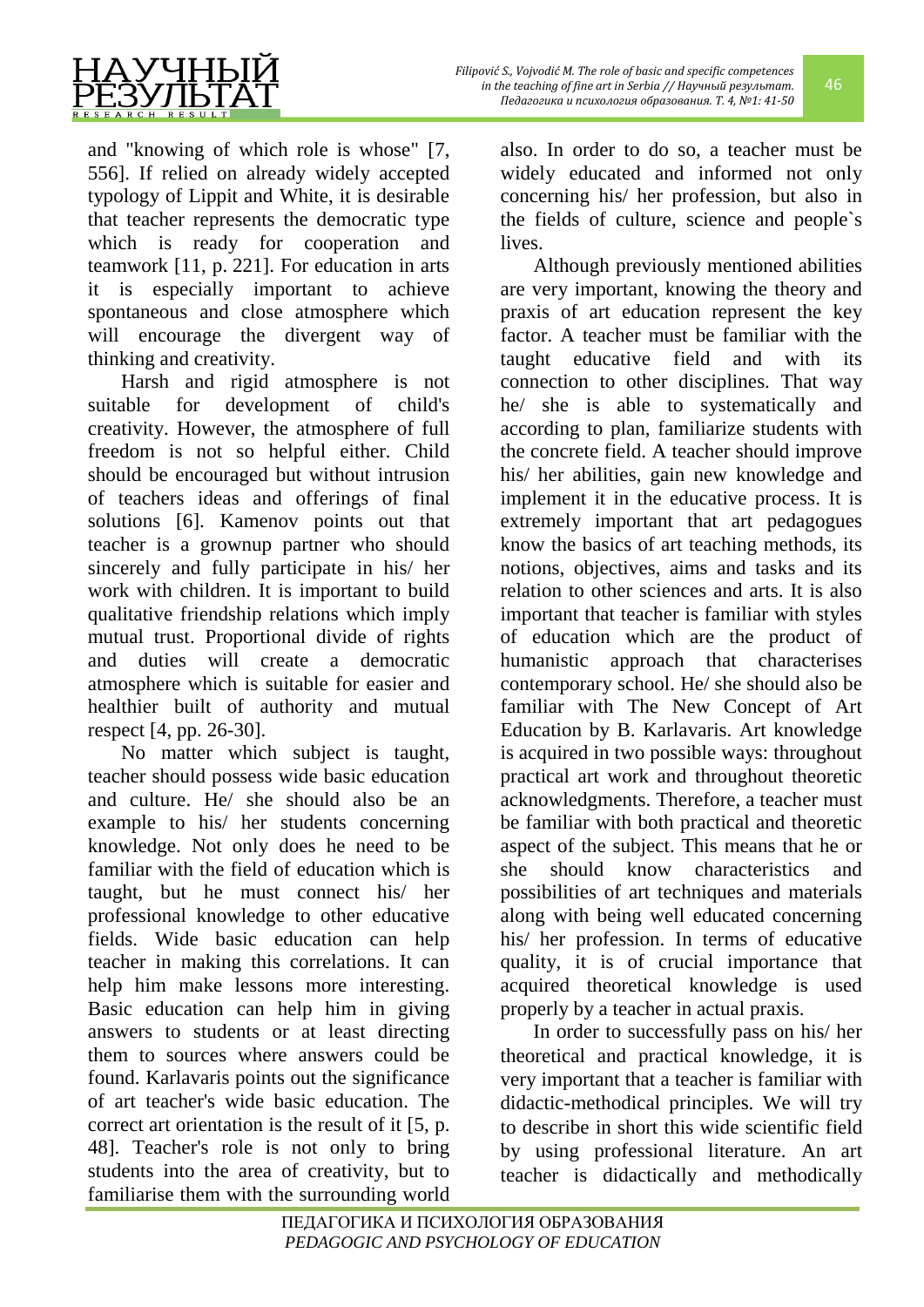

qualified if he/ she is familiar with the role

and goals of education in arts and with methods and specifics of educational work. As earlier mentioned, it is important that a teacher knows characteristics and means of equipment usage, art techniques and materials which are in accord with the artistic fields and children's age. A teacher must explain the work technique and let students feel the material themselves when dealing with new materials unknown to children [6]. A teacher has to use various didactical means according to plan, such as text-book and hand-book literature and working equipment. A teacher must know the criteria and means for the right choice of themes which will encourage child's artistic creativity. These criteria and means must be in accord with child's age, his/ her interests and individual characteristics. An art pedagogue has to know and use aspects of analysing child's art works, criteria of evaluation and rewarding. In order to do so, a teacher must know aesthetic, didactic and educational function. He/ she has to know the purpose of exhibiting children's works. Observing, experiencing and aesthetics evaluation are important for the process of education in arts. Therefore, a teacher has to be trained concerning those fields. Organised visits to various institutions of culture, such as museums, galleries and ateliers, can be very inspiring. He/ she must know the principles that are the starting point in the process of cultivating child's artistic expression in order to use means which encourage creativity and avoid those which obstruct it. A child needs encouragement to deviate from standards and try something new. On the other hand, there should be no kind of interference or obtrusion [6].

We have mentioned earlier that a teacher must take into consideration the age of a specific group and age of every child individually. In order to achieve this, he/ she does not only have to know the psychological, emotional and social aspects of child's personality development, but also his/ her role in this specific process. An art teacher must be familiar with the function of artistic expression in the development of a child's personality. Numerous researches point out pedagogical and psychological significance of a child's artistic expression in terms of a child's personality development in the whole and development of its abilities. A child communicates with the surrounding world throughout its artistic expression. Because of this, a child's artistic abilities should be encouraged. Art pedagogues must also know the characteristics and specifics of a child's artistic expression development according to its age. The development of the child is an integral process which helps us recognise the phases in development of the child's artistic expression. All the children go through same phases but the dynamics and level of their achievement differs and is determined by individual uniqueness.

Planning is a very important element in the process of teaching. The same process is responsible for achieving educative goals which are based on curriculum contents. In order to get whole and clear curriculum, it is necessary to come out with a schedule for all of these contents. Harmony between time and meaning must be respected. Whether we talk about annual, monthly or daily level of planning, it is important to bear in mind the accord with aims tasks and results which come as a consequence. Curriculum contents which are drafted this way are only the start point in further process of teachers` planning. Curriculum is not the main factor when we talk about planning. Those are the specifications of the certain group, the classroom conditions and various other internal and external factors which influence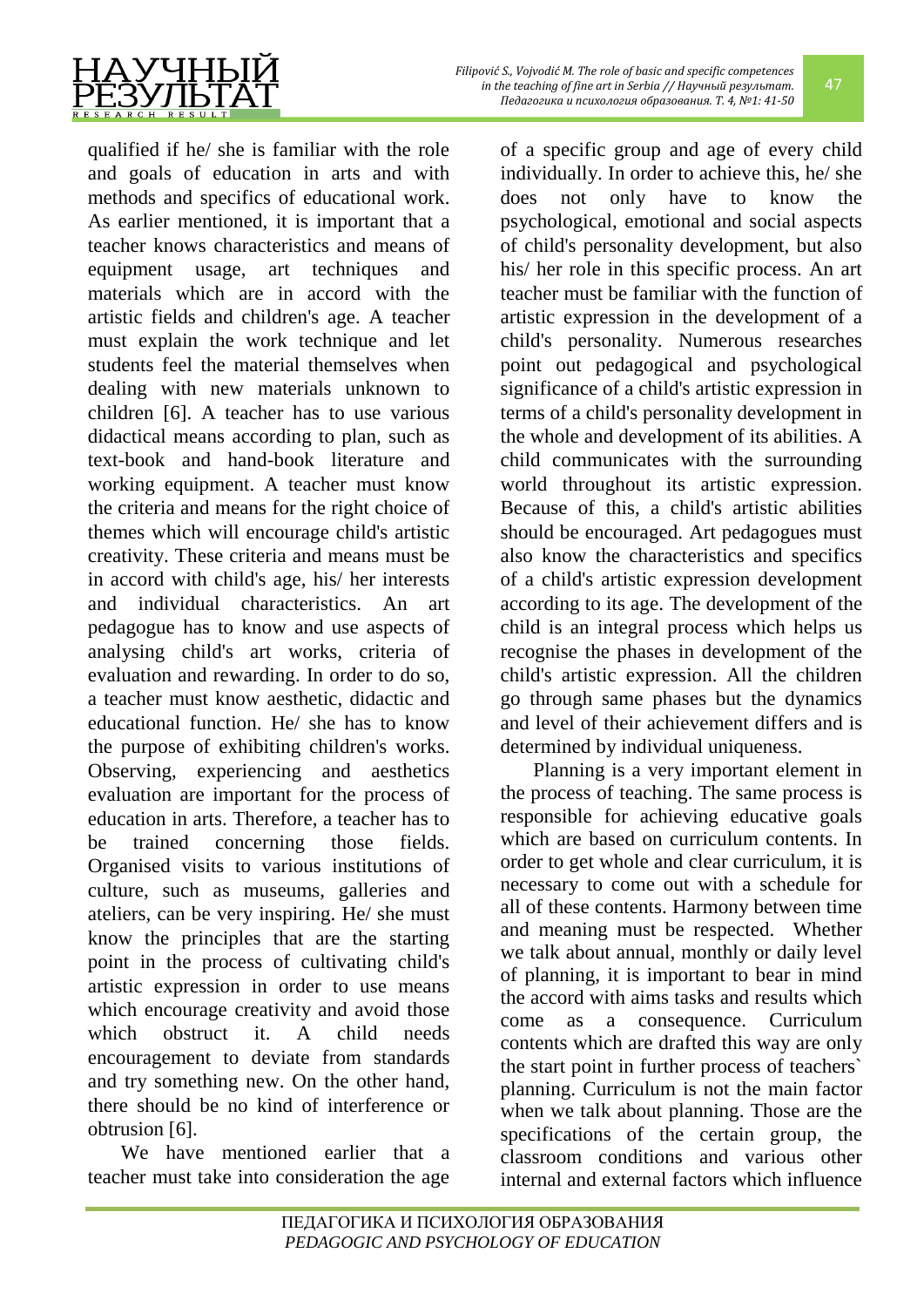the flexibility of the approach to certain lesson in terms of planning and realisation.

The significance of the creative approach towards planning in art education is enormous. Therefore, even the best curriculum can be a complete failure if performed uncritically by teachers [11, p. 333]. Following which rules does a teacher modify the given curriculum? Beside curriculum, children's needs and their artistic-expressive potentials must be a starting point in the process of planning [6]. It means that a teacher should adapt his/ her plan to the specific qualities of a certain group or a class and to individual characteristics and abilities of the student. A teacher who properly does his/ her job, follows and values the results of children and even himself, analyses previous situations, is able to create a plan which encourages child's artistic-expressive development and his/ her personal development in the whole.

**Conclusion.** The teacher's profession is a humanistic one and there is no clear boundary between his/ her professional role and his/ her own personality. In order to meet the expectations, it is desirable that the teacher possess humanistic personality values. Above all he/ she should possess human qualities because children follow his/ her example. That represents one of the strongest means in the process of communication between the teacher and the children [7, p. 557]. He/ she should be a role model to his/ her students' considering knowledge, life values and opinions which are followed by himself/ herself in every way. He/ she should be an example to children as an individual who performs his/ her job properly and skilfully, who solves problems systematically and patiently and, thanks to his/ her hard work, achieves success [4, p. 27]. Therefore, along with verbal and visual information, strong personal example can additionally impact the forming of a child's opinions.

We have already mentioned several times the importance of successful communication which is a precondition and an important factor in the process of development of enlisted competences. Communicative competences of the teacher are often a subject of professional literature. We will try to give a basic overview of these competences. Quality communication and ability to perform a discussion are very important in many professions. It is also important in a teacher`s profession. Quality of the communication is determined by numerous factors. We will mention some of them which are often used in professional literature. Planned, effective and congruent discussion can be performed when: comfortable atmosphere is created inside the class, the extents of communication are determined and respectful, confident relationship between the student and teacher is established. In those conditions a teacher does not dominate in terms of communication. He/ she is ready to listen and bring into accord his/ her experience with theirs. Except these in literature usually mentioned factors, there are also other ones that cannot be controlled by the teacher. They also influence the quality of communication along with students' readiness for cooperation.

The same nature of art education demands the active participation of students. Therefore, partnership communication is encouraging. Which the methods of communication are used during art lessons? The beginning of communication starts with a child's first attempt to name his/ her first pencil pattern. Therefore, throughout artistic expression a child communicates with the world that surrounds him / her and the need to represent its thoughts and feelings grows in time. By using sketches as a form of nonverbal communication, a child expresses what cannot be expressed through words. The teacher is the one who should interpret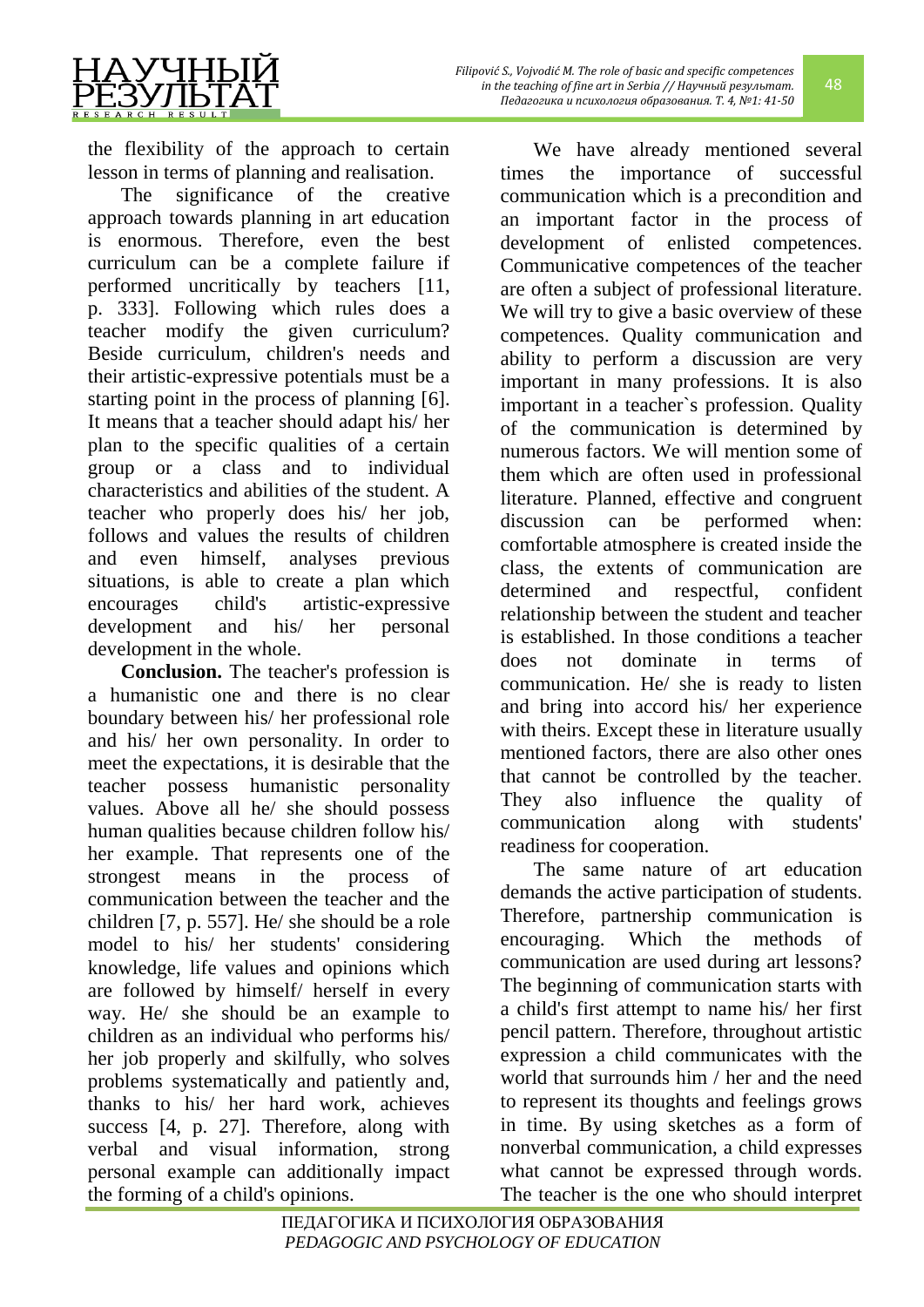

those messages and implement them during further communication. On the other hand, the development of communicational skills directly affects child's artistic expression by enriching it. Therefore, good verbal communication leads to quality artistic communication [11, p. 227]. Tender and open communication, adapted to child's possibilities, should help children in the process of imaginative and unconventional solving of artistic problems. If a teacher prepares himself properly for the discussion, clearly informs his/ her collocutors and actively listen to them, the right conditions for opening of discussion will be achieved. This exchange of thoughts and experience can induce the critical opinion and tolerance. It can also offer some solutions which are not so common.

In the end it is necessary to say: in order to fulfil these conditions, a teacher must love his/ her job and needs to understand the meaning and importance of educational process in which he/ she participates. Along with numerous encountered difficulties such as proportionally small number of lectures, quantity of class students, poorly equipped cabinets, marginalized state of education in arts, it is hard for today's art teachers and pedagogues to preserve their enthusiasm. However, enthusiasm is surely necessary for proper and successful art teacher's work. Kamenov points out the significance of a teacher's love towards his/ her job and profession. It is very important that teacher enjoys the quality time spent in the company of children. That kind of teacher identifies himself/herself with children, is interested when it comes to solving their problems and participates as an equal partner in their activities.

*Информация о конфликте интересов:* авторы не имеют конфликта интересов для декларации.

*Conflicts of Interest*: the authors have no conflict of interests to declare.

49

## **References**

1. Vujaklija, M. (1986), A lexicon of foreign words and expressions, Prosveta, Belgrade.

2. Gojkov, G. (2008). Didactics gifted, Higher school for education of educators, Vršac.

3. Jovanović, B. (2004), Education and training of teachers for working with gifted students: in the Strategy for Giving Aid, Zbornik br. 10, High school for education of educators, Vršac.

4. Kamenov, E. (1997), Methodology 2: methodological instructions for Model B The basis of the program of preschool education and education of children from 3 to 7 years, Department of Pedagogy, Faculty of Philosophy, Novi Sad.

5. Karlavaris, B. (1960), New concept of art education, Institute for the publication of textbooks of the People's Republic of Serbia, Belgrade.

6. Karlavaris, B., Kelbli, J., Stanojević-Kastori, M. (1986), Methodology of art preschool education for the 4th year of the pedagogical academy, ZUNS, Belgrade.

7. Knežević, M. (2007). Conditions for achieving good communication between pupils and teachers in the educational process: Jovanović, B. (ed.) Development of communication competences of teachers and students, Faculty of Philosophy and Art, Kragujevac, 553-559.

8. Radulović, L. (2007). Standardization of competences as one of the approach to profession teacher - critical review: in Alibabić, Š., Pejatović, A. (ed.) Andragogy at the beginning of the third millennium, Institute for Pedagogy and Andragogy, Belgrade.

9. Todorović, K. (2007). By education or talent to a competent teacher: Jovanović, B. (ed.) Developing the communication competencies of teachers and students, Jagodina: Faculty of Philosophy and Art, Kragujevac, 415-425.